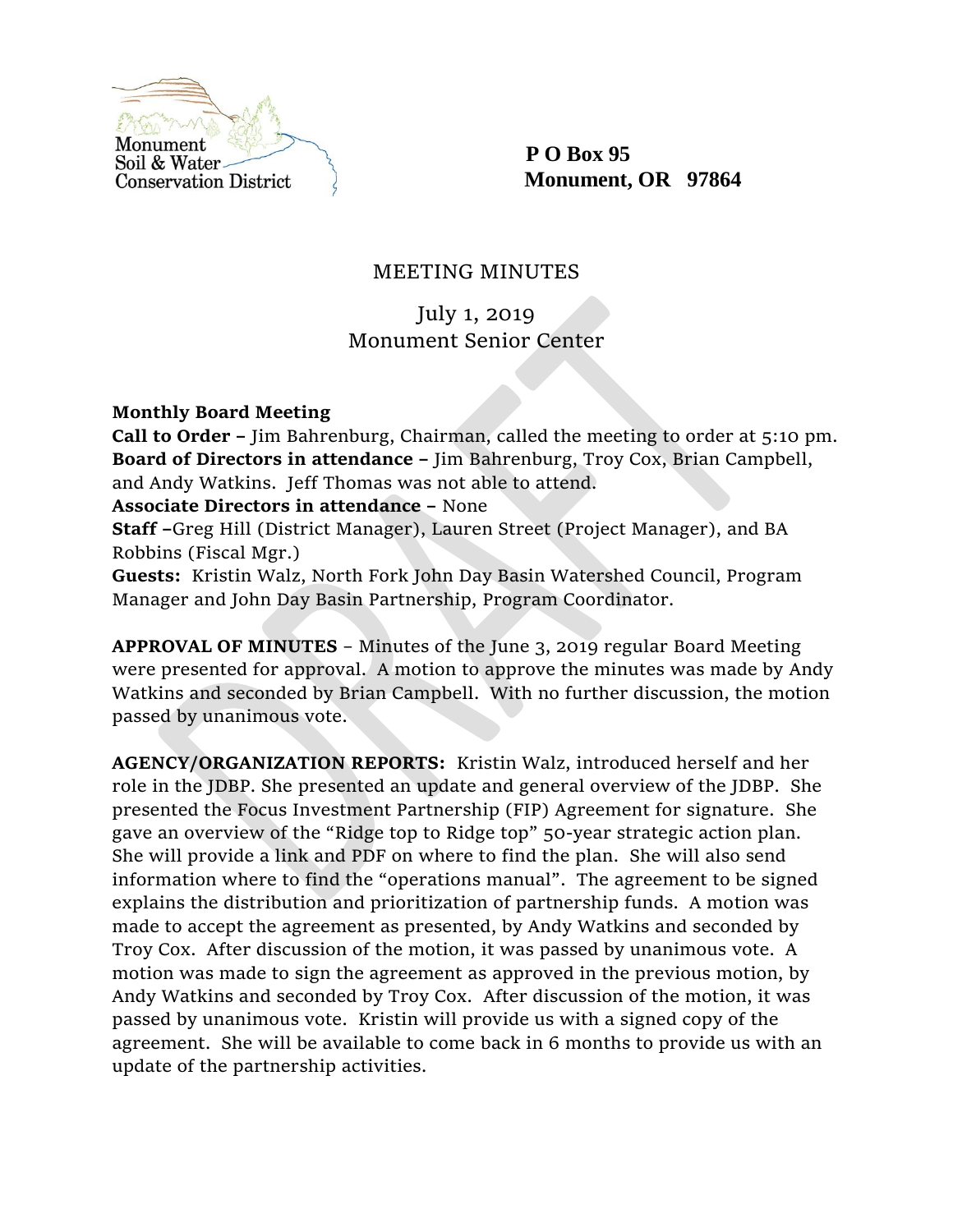#### **DISTRICT BUSINESS**

- 1. District Manager Report. Greg informed the board of the smooth transition in the office. He reviewed his written report of last month's progress and upcoming work. He has completed his CPR training and will be receiving his certification. He & Lauren completed a chainsaw certification training. Both the ODA Capacity grant and the JDBP Capacity grants have been submitted, totaling \$124,089.52. These grants cover a two year period. Greg is in the process of studying for his herbicide applicator's license.
- 2. The Annual Work Plan for 2019-20 will be presented at the next board meeting for discussion and vote.
- 3. A motion to have Greg Hill sign future JDBP agreement's, after board approval, was made by Andy Watkins, seconded by Brian Campbell. After discussion, the motion was passed by unanimous vote.
- 4. A motion to have Greg Hill be the voting member representing Monument SWCD on future JDBP decisions, after board approval, was made by Andy Watkins and seconded by Troy Cox. After discussion the motion was passed by unanimous vote.
- 5. Project Manager, Lauren Street reviewed her Project Updates report. The report covered all projects she is working on, as well as future projects. She has passed her applicators exam and is licensed to perform any of the pesticide applications requested by landowners and as needed for granted projects.
- 6. Financial Report BA presented the Financial Report with updated supplemental information covering activity through July 1st. A motion to approve the report as submitted was made by Troy Cox and seconded by Brian Campbell. With no further discussion, the motion passed by unanimous vote.
- 7. Office Protocol Greg along with the rest of the staff has assessed that most of our customers and agency partners begin their work day early. A motion to change our business hours from 8:00 to 5:00, Monday through Friday to 7:00 to 4:00, Monday through Friday, was made by Andy Watkins and seconded by Jim Bahrenburg. With no further discussion, the motion passed by unanimous vote.
- 8. The MSWCD Mission Statement discussion was tabled until the next board meeting.

### **NEW BUSINESS**

1. Future Programs and funding opportunities. A general discussion ensued to determine what is realistic goal for the anticipated growth of the Monument SWCD. The staff is looking for direction from the board on this matter. After discussion it was determined at this time not to set a financial target, but to "grow at a steady pace".